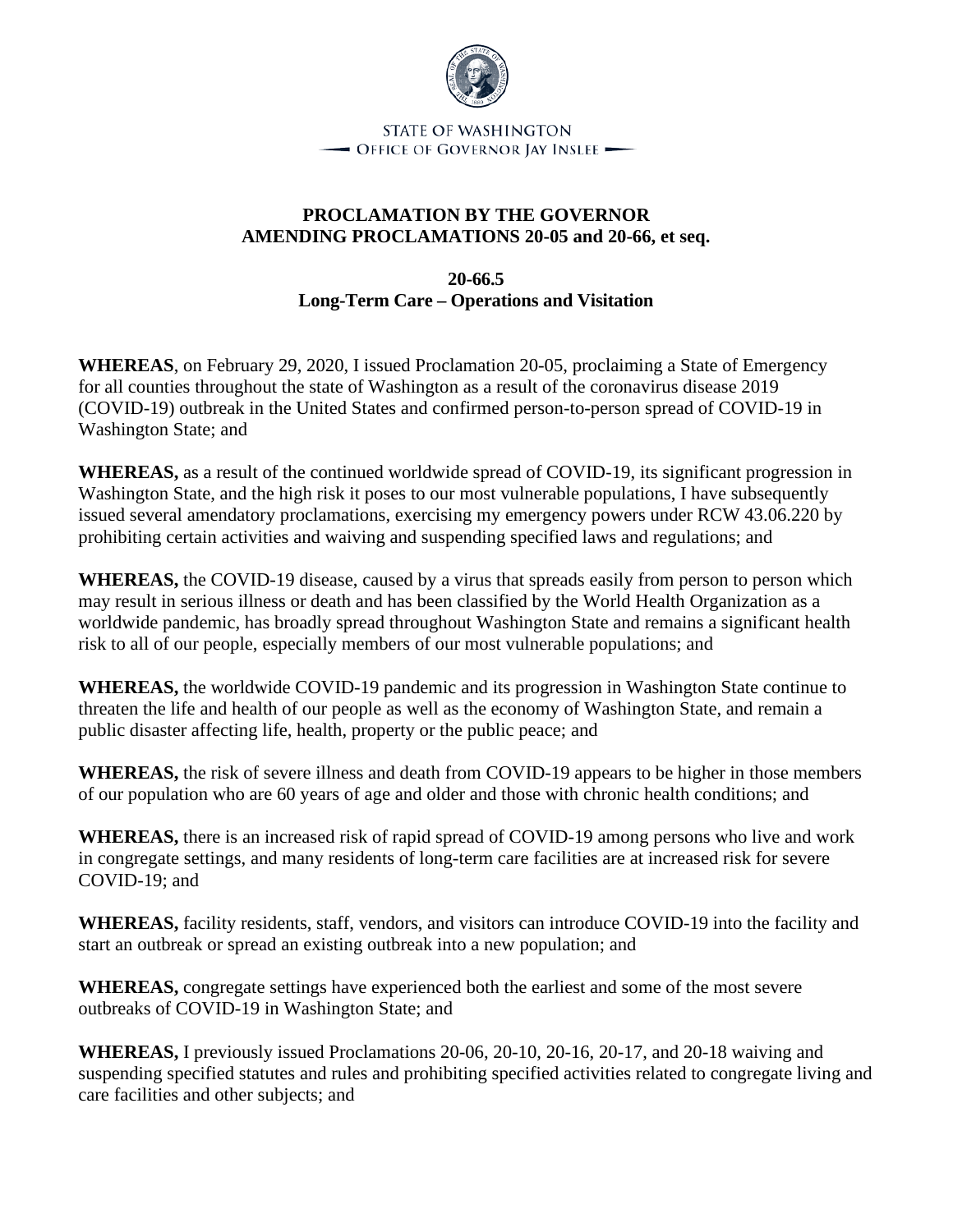**WHEREAS**, I previously issued Proclamation 20-25, et seq., which during the early stages of the COVID-19 pandemic prohibited all people in Washington State from leaving their homes except under certain circumstances and limitations, and then transitioned to a phased reopening of counties in accordance with specific guidance issued by my office and by the Washington State Department of Health; and

**WHEREAS,** the waivers, suspensions and prohibitions contained in Proclamations 20-06, 20-10, 20-16, 20-17, 20-18, and 20-52, et seq., address a variety of topics some of which are also addressed by other proclamations, orders and guidance documents, I issued Proclamations 20-65 20- 66, and 20-74 dividing some of the waivers, suspensions and prohibitions into their topical areas and cross reference applicable orders and guidance documents to assist in the understanding, administration and implementation of those waivers, suspensions and prohibitions; and

**WHEREAS,** the Department of Social and Health Services, and the Aging and Long-Term Support Administration recommended that certain statutory and rule waivers and suspensions contained in Proclamation 20-66, et seq., were no longer necessary; and

**WHEREAS,** under the provisions of RCW 43.06.220(4), the statutory waivers and suspensions in Proclamation 20-66, et seq., including all of the prior proclamations' statutory waivers and suspensions contained therein, have been extended by the leadership of the Washington State Senate and House of Representatives, with modifications I requested, and which I have acknowledged and similarly extended the prohibitions and the waiver and suspension of rules therein, with modifications, in subsequent proclamations; and

**WHEREAS,** on January 15, 2021, under the provisions of RCW 43.06.220(4), the statutory waivers and suspensions of Proclamation 20-66, et seq., were extended by Senate Concurrent Resolution 8402 until the termination of the state of emergency pursuant to RCW 43.06.210, or until rescinded, whichever occurs first; and

**WHEREAS,** to fully extend Proclamation 20-66, et seq., it is also necessary for me to extend the prohibitions and the waiver and suspension of rules provided therein; and

**WHEREAS**, the Washington State Department of Health continues to maintain a Public Health Incident Management Team in coordination with the State Emergency Operations Center and other supporting state agencies to manage the public health aspects of the incident; and

**WHEREAS**, the Washington State Military Department Emergency Management Division, through the State Emergency Operations Center, continues coordinating resources across state government to support the Department of Health and local health officials in alleviating the impacts to people, property, and infrastructure, and continues coordinating with the Department of Health in assessing the impacts and long-term effects of the incident on Washington State and its people; and

**NOW, THEREFORE**, I, Jay Inslee, Governor of the state of Washington, as a result of the above-noted situation, and under Chapters 38.08, 38.52 and 43.06 RCW, do hereby proclaim that a State of Emergency continues to exist in all counties of Washington State, that Proclamation 20-05 and all amendments thereto remain in effect as otherwise amended, and that Proclamation 20-66, et seq., is amended to (1) recognize the statutory waivers and suspensions extended by the leadership of the Washington State Legislature until the earlier of the termination of the COVID-19 State of Emergency or until rescinded, and (2) similarly extend the prohibitions and waiver and suspension of rules therein until